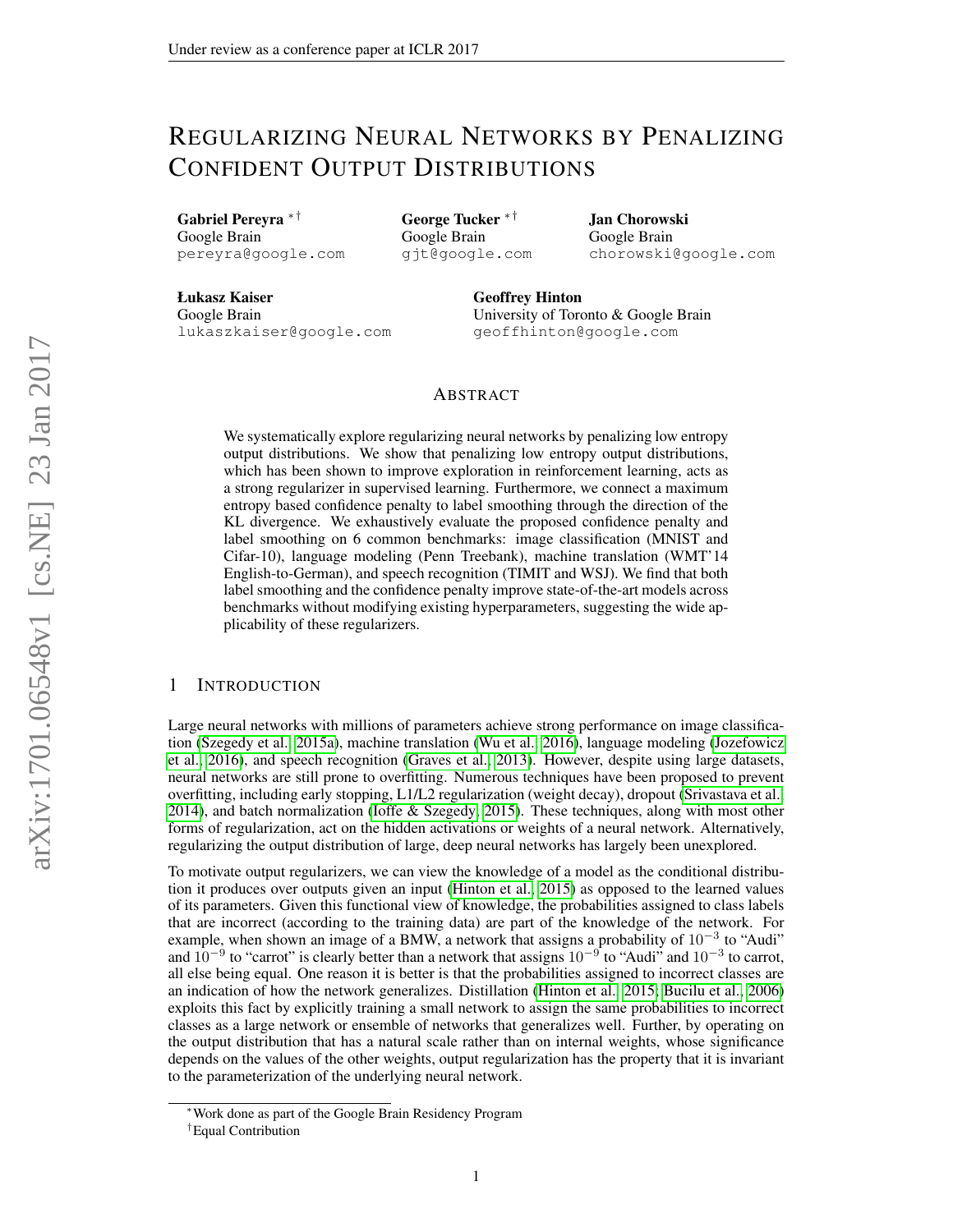In this paper, we systematically evaluated two output regularizers: a maximum entropy based confidence penalty and label smoothing (uniform and unigram) for large, deep neural networks on 6 common benchmarks: image classification (MNIST and Cifar-10), language modeling (Penn Treebank), machine translation (WMT'14 English-to-German), and speech recognition (TIMIT and WSJ). We find that both label smoothing and the confidence penalty improve state-of-the-art models across benchmarks without modifying existing hyperparameters.

## 2 RELATED WORK

The maximum entropy principle [\(Jaynes, 1957\)](#page-8-4) has a long history with deep connections to many areas of machine learning including unsupervised learning, supervised learning, and reinforcement learning. In supervised learning, we can search for the model with maximum entropy subject to constraints on empirical statistics, which naturally gives rise to maximum likelihood in log-linear models (see [\(Berger et al., 1996\)](#page-7-1) for a review). Deterministic annealing [Rose](#page-9-3) [\(1998\)](#page-9-3) is a general approach for optimization that is widely applicable, avoids local minima, and can minimize discrete objectives, and it can be derived from the maximum entropy principle. Closely related to our work, [Miller et al.](#page-8-5) [\(1996\)](#page-8-5) apply deterministic annealing to train multilayer perceptrons, where an entropy based regularizer is introduced and slowly annealed. However, their focus is avoiding poor initialization and local minima, and while they find that deterministic annealing helps, the improvement diminishes quickly as the number of hidden units exceeds eight.

In reinforcement learning, encouraging the policy to have an output distribution with high entropy has been used to improve exploration [\(Williams & Peng, 1991\)](#page-9-4). This prevents the policy from converging early and leads to improved performance [\(Mnih et al., 2016\)](#page-9-5). Penalizing low entropy has also been used when combining reinforcement learning and supervised learning to train a neural speech recognition model to learn when to emit tokens [\(Luo et al., 2016\)](#page-8-6). When learning to emit, the entropy of the emission policy was added to the training objective and was annealed throughout training. Indeed, in recent work on reward augmented maximum likelihood [\(Norouzi et al., 2016\)](#page-9-6), this entropy augmented reinforcement learning objective played a direct role in linking maximum likelihood and reinforcement learning objectives.

Penalizing the entropy of a network's output distribution has not been evaluated for large deep neural networks in supervised learning, but a closely related idea, label smoothing regularization, has been shown to improve generalization [\(Szegedy et al., 2015b\)](#page-9-7). Label smoothing regularization estimates the marginalized effect of label-dropout during training, reducing overfitting by preventing a network from assigning full probability to each training example and maintaining a reasonable ratio between the logits of the incorrect classes. Simply adding label noise has also been shown to be effective at regularizing neural networks [\(Xie et al., 2016\)](#page-9-8). Instead of smoothing the labels with a uniform distribution, as in label smoothing, we can smooth the labels with a teacher model [\(Hinton et al.,](#page-8-3) [2015\)](#page-8-3) or the model's own distribution [\(Reed et al., 2014\)](#page-9-9). Distillation and self-distillation both regularize a network by incorporating information about the ratios between incorrect classes.

Virtual adversarial training (VAT) [\(Miyato et al., 2015\)](#page-9-10) is another promising smoothing regularizer. However, we did not compare to VAT because it has multiple hyperparameters and the approximated gradient of the local distributional smoothness can be computed with no more than three pairs of forward and back propagations, which is significantly more computation in grid-searching and training than the other approaches we compared to.

# 3 DIRECTLY PENALIZING CONFIDENCE

Confident predictions correspond to output distributions that have low entropy. A network is overconfident when it places all probability on a single class in the training set, which is often a symptom of overfitting [\(Szegedy et al., 2015b\)](#page-9-7). The confidence penalty constitutes a regularization term that prevents these peaked distributions, leading to better generalization.

A neural network produces a conditional distribution  $p_{\theta}(y|x)$  over classes y given an input x through a softmax function. The entropy of this conditional distribution is given by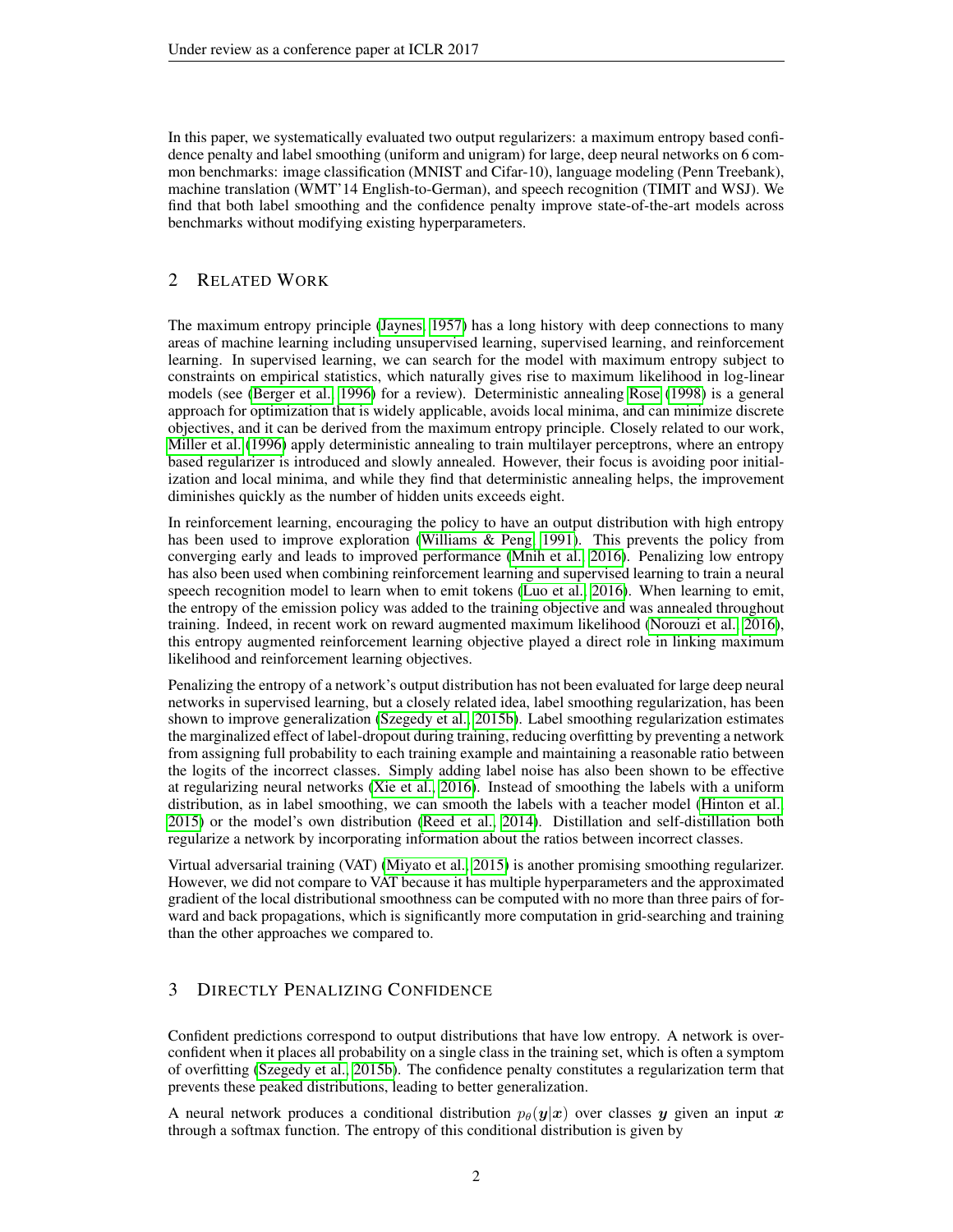

Figure 1: Distribution of the magnitude of softmax probabilities on the MNIST validation set. A fully-connected, 2-layer, 1024-unit neural network was trained with dropout (left), label smoothing (center), and the confidence penalty (right). Dropout leads to a softmax distribution where probabilities are either 0 or 1. By contrast, both label smoothing and the confidence penalty lead to smoother output distributions, which results in better generalization.

$$
H(p_{\theta}(\boldsymbol{y}|\boldsymbol{x})) = -\sum_i p_{\theta}(\boldsymbol{y}_i|\boldsymbol{x}) \log(p_{\theta}(\boldsymbol{y}_i|\boldsymbol{x})).
$$

To penalize confident output distributions, we add the negative entropy to the negative log-likelihood during training

$$
\mathcal{L}(\theta) = -\sum \log p_{\theta}(\mathbf{y}|\mathbf{x}) - \beta H(p_{\theta}(\mathbf{y}|\mathbf{x})),
$$

where  $\beta$  controls the strength of the confidence penalty. Notably, the gradient of the entropy term with respect to the logits is simple to compute. Denoting the *i*th logit by  $z_i$ , then

$$
\frac{\partial H(p_{\theta})}{\partial \boldsymbol{z}_i} = p_{\theta}(\boldsymbol{y}_i|\boldsymbol{x}) \left(-\log p_{\theta}(\boldsymbol{y}_i|\boldsymbol{x}) - H(p_{\theta})\right),\,
$$

which is the weighted deviation from the mean.

#### 3.1 ANNEALING AND THRESHOLDING THE CONFIDENCE PENALTY

In reinforcement learning, penalizing low entropy distributions prevents a policy network from converging early and encourages exploration. However, in supervised learning, we typically want quick convergence, while preventing overfitting near the end of training, suggesting a confidence penalty that is weak at the beginning of training and strong near convergence. A simple way to achieve this is to anneal the confidence penalty.

Another way to strengthen the confidence penalty as training progresses is to only penalize output distributions when they are below a certain entropy threshold. We can achieve this by adding a hinge loss to the confidence penalty, leading to an objective of the form

$$
\mathcal{L}(\theta) = -\sum \log p_{\theta}(\mathbf{y}|\mathbf{x}) - \beta \max(0, \Gamma - H(p_{\theta}(\mathbf{y}|\mathbf{x}))),
$$

where  $\Gamma$  is the entropy threshold below which we begin applying the confidence penalty.

Initial experiments suggest that thresholding the confidence penalty leads to faster convergence at the cost of introducing an extra hyper-parameter. For the majority of our experiments, we were able to achieve comparable performance without using the thresholded version. For the sake of simplicity, we focus on the single hyper-parameter version in our experiments.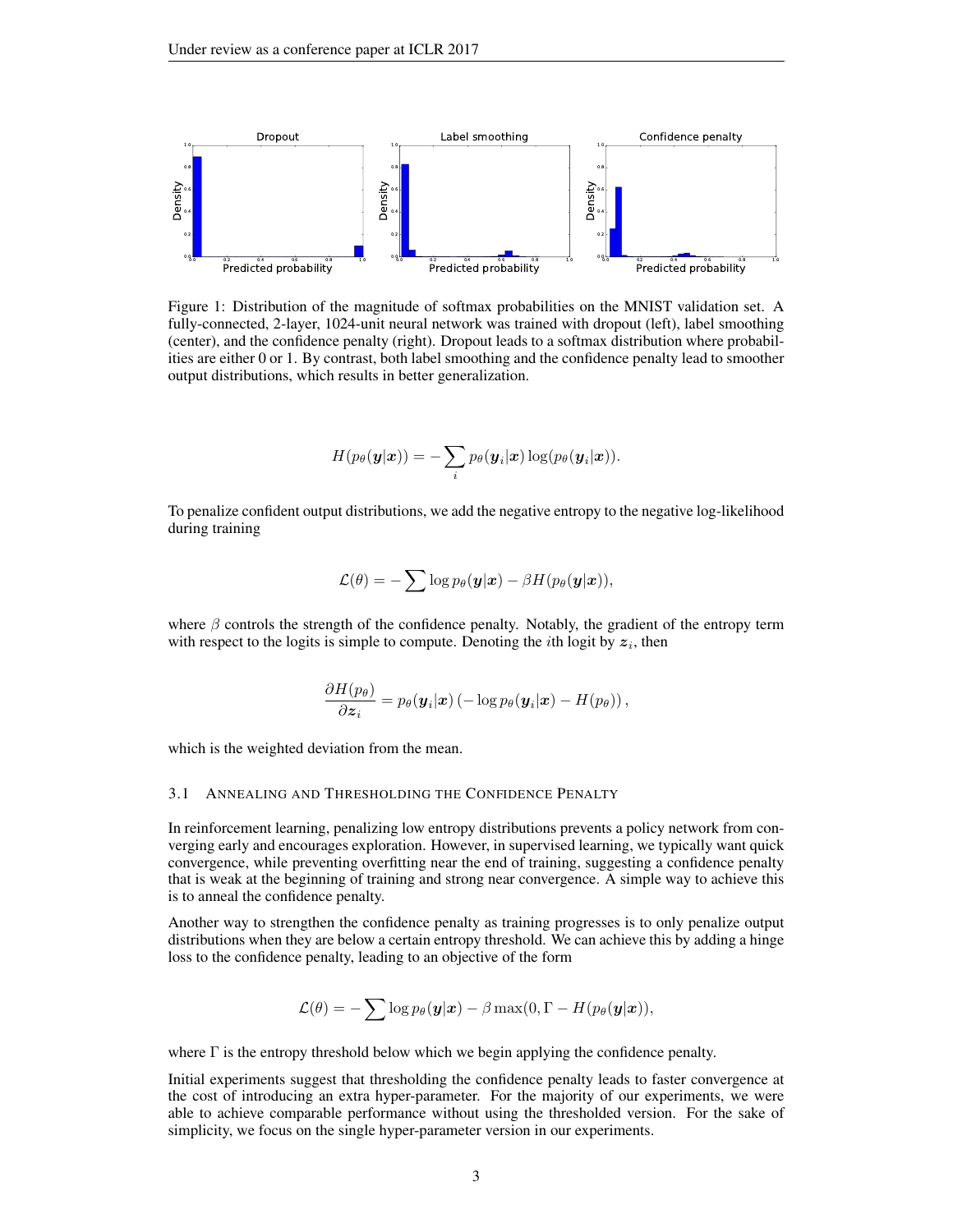#### 3.2 CONNECTION TO LABEL SMOOTHING

Label smoothing estimates the marginalized effect of label noise during training. When the prior label distribution is uniform, label smoothing is equivalent to adding the KL divergence between the uniform distribution u and the network's predicted distribution  $p_{\theta}$  to the negative log-likelihood

$$
\mathcal{L}(\theta) = -\sum \log p_{\theta}(\mathbf{y}|\mathbf{x}) - D_{KL}(u||p_{\theta}(\mathbf{y}|\mathbf{x})).
$$

By reversing the direction of the KL divergence,  $D_{KL}(p_{\theta}(\mathbf{y}|\mathbf{x})||u)$ , we recover the confidence penalty. This interpretation suggests further confidence regularizers that use alternative target distributions instead of the uniform distribution. We leave the exploration of these regularizers to future work.

## 4 EXPERIMENTS

We evaluated the confidence penalty and label smoothing on MNIST and CIFAR-10 for image classification, Penn Treebank for language modeling, WMT'14 English-to-German for machine translation, and TIMIT and WSJ for speech recognition. All models were implemented using TensorFlow [\(Abadi et al., 2016\)](#page-7-2) and trained on NVIDIA Tesla K40 or K80 GPUs.

#### 4.1 IMAGE CLASSIFICATION

#### 4.1.1 MNIST

As a preliminary experiment, we evaluated the approaches on the standard MNIST digit recognition task. We used the standard split into 60k training images and 10k testing images. We use the last 10k images of the training set as a held-out validation set for hyper-parameter tuning and then retrained the models on the entire dataset with the best configuration.

We trained fully-connected, ReLu activation neural networks with 1024 units per layer and two hidden layers. Weights were initialized from a normal distribution with standard deviation 0.01. Models were optimized with stochastic gradient descent with a constant learning rate 0.05 (except for dropout where we set the learning rate to 0.001).

For label smoothing, we varied the smoothing parameter in the range  $[0.05, 0.1, 0.2, 0.3, 0.4, 0.5]$ , and found 0.1 to work best for both methods. For the confidence penalty, we varied the weight values over [0.1, 0.3, 0.5, 1.0, 2.0, 4.0, 8.0] and found a confidence penalty weight of 1.0 to work best.

We also plotted the norm of the gradient as training progressed in Figure [2.](#page-11-0) We observed that label smoothing and confidence penalty had smaller gradient norms and converged more quickly than models regularized with dropout. If the output distributions is peaked on a misclassified example, the model receives a large gradient. This may explain why the regularized models have smaller gradient norms.

| <b>Model</b>                                 | <b>Lavers</b> | <b>Size</b> | <b>Test</b>       |
|----------------------------------------------|---------------|-------------|-------------------|
| Wan et al. (2013) - Unregularized            | 2             | 800         | 1.40%             |
| Srivastava et al. (2014) - Dropout           |               | 1024        | 1.25%             |
| Wan et al. (2013) - DropConnect              | 2             | 800         | 1.20%             |
| Srivastava et al. (2014) - MaxNorm + Dropout |               | 8192        | $0.95\%$          |
| Dropout                                      | 2             | 1024        | $1.28 \pm 0.06\%$ |
| Label Smoothing                              |               | 1024        | $1.23 \pm 0.06\%$ |
| <b>Confidence Penalty</b>                    |               | 1024        | $1.17\pm0.06\%$   |

Table 1: Test error (%) for permutation-invariant MNIST.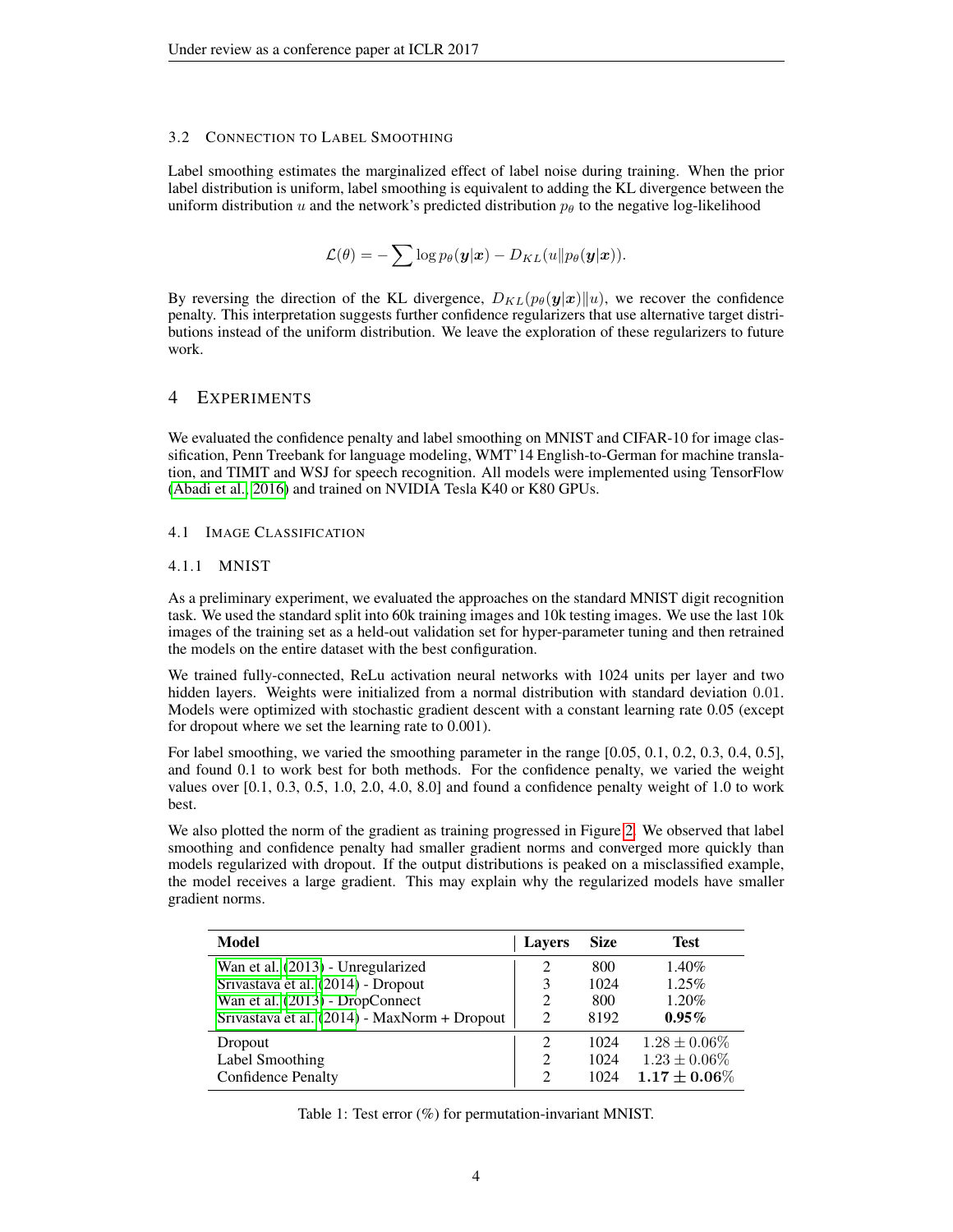## 4.1.2 CIFAR-10

CIFAR-10 is an image classification dataset consisting of 32x32x3 RGB images of 10 classes. The dataset is split into 50k training images and 10k testing images. We use the last 5k images of the training set as a held-out validation set for hyper-parameter tuning, as is common practice.

For our experiments, we used a densely connected convolutional neural network, which represents the current state-of-the-art on CIFAR-10 [\(Huang et al., 2016a\)](#page-8-7). We use the small configuration from [\(Huang et al., 2016a\)](#page-8-7), which consists of 40-layers, with a growth rate of 12. All models were trained for 300 epochs, with a batch-size of 50 and a learning rate 0.1. The learning rate was reduced by a factor of 10 at 150 and 225 epochs. We present results for training without data-augmentation. We found that the confidence penalty did not lead to improved performance when training with data augmentation, however neither did other regularization techniques, including dropout.

For our final test scores, we trained on the entire training set. For label smoothing, we tried smoothing parameter values of [0.05, 0.1, 0.2, 0.3, 0.4, 0.5], and found 0.1 to work best. For the confidence penalty, we performed a grid search over confidence penalty weight values of [0.1, 0.25, 0.5, 1.0, 1.5] and found a confidence penalty weight of 0.1 to work best.

| Model                                                | <b>Layers</b> | <b>Parameters</b> | <b>Test</b> |
|------------------------------------------------------|---------------|-------------------|-------------|
| He et al. (2015) - Residual CNN                      | 110           | 1.7M              | 13.63%      |
| Huang et al. (2016b) - Stochastic Depth Residual CNN | 110           | 1.7M              | 11.66%      |
| Larsson et al. (2016) - Fractal CNN                  | 21            | 38.6M             | 10.18%      |
| Larsson et al. (2016) - Fractal CNN (Dropout)        | 21            | 38.6M             | 7.33%       |
| Huang et al. (2016a) - Densely Connected CNN         | 40            | 1.0M              | 7.00%       |
| Huang et al. (2016a) - Densely Connected CNN         | 100           | 7.0M              | $5.77\%$    |
| Densely Connected CNN (Dropout)                      | 40            | 1.0M              | $7.04\%$    |
| Densely Connected CNN (Dropout + Label Smoothing)    | 40            | 1.0M              | 6.89%       |
| Densely Connected CNN (Dropout + Confidence Penalty) | 40            | 1.0M              | $6.77\%$    |

Table 2: Test error (%) on Cifar-10 without data augmentation.

## 4.2 LANGUAGE MODELING

For language modeling, we found that confidence penalty significantly outperforms label noise and label smoothing. We performed word-level language modeling experiments using the Penn Treebank dataset (PTB) [\(Marcus et al., 1993\)](#page-8-11). We used the hyper-parameter settings from the large configuration in [\(Zaremba et al., 2014\)](#page-9-12). Briefly, we used a 2-layer, 1500-unit LSTM, with 65% dropout applied on all non-recurrent connections. We trained using stochastic gradient descent for 55 epochs, decaying the learning rate by 1.15 after 14 epochs, and clipped the norm of the gradients when they were larger than 10.

For label noise and label smoothing, we performed a grid search over noise and smoothing values of [0.05, 0.1, 0.15, 0.2, 0.3, 0.4, 0.5]. For label noise, we found 0.1 to work best. For label smoothing, we found 0.1 to work best. For the confidence penalty, we performed a grid search over confidence penalty weight values of  $[0.1, 0.5, 1.0, 2.0, 3.0]$ . We found a confidence penalty weight of 2.0 to work best, which led to an improvement of 3.7 perplexity points over the baseline.

For reference, we also include results of the existing state-of-the-art models for the word-level language modeling task on PTB. Variational dropout [\(Gal, 2015\)](#page-8-12) applies a fixed dropout mask (stochastic for each sample) at each time-step, instead of resampling at each time-step as in traditional dropout. Note, that we do not include the variational dropout results that use Monte Carlo (MC) model averaging, which achieves lower perplexity on the test set but requires 1000 model evaluations, which are then averaged. Recurrent highway networks [\(Zilly et al., 2016\)](#page-10-0) currently represent the state-of-the-art performance on PTB.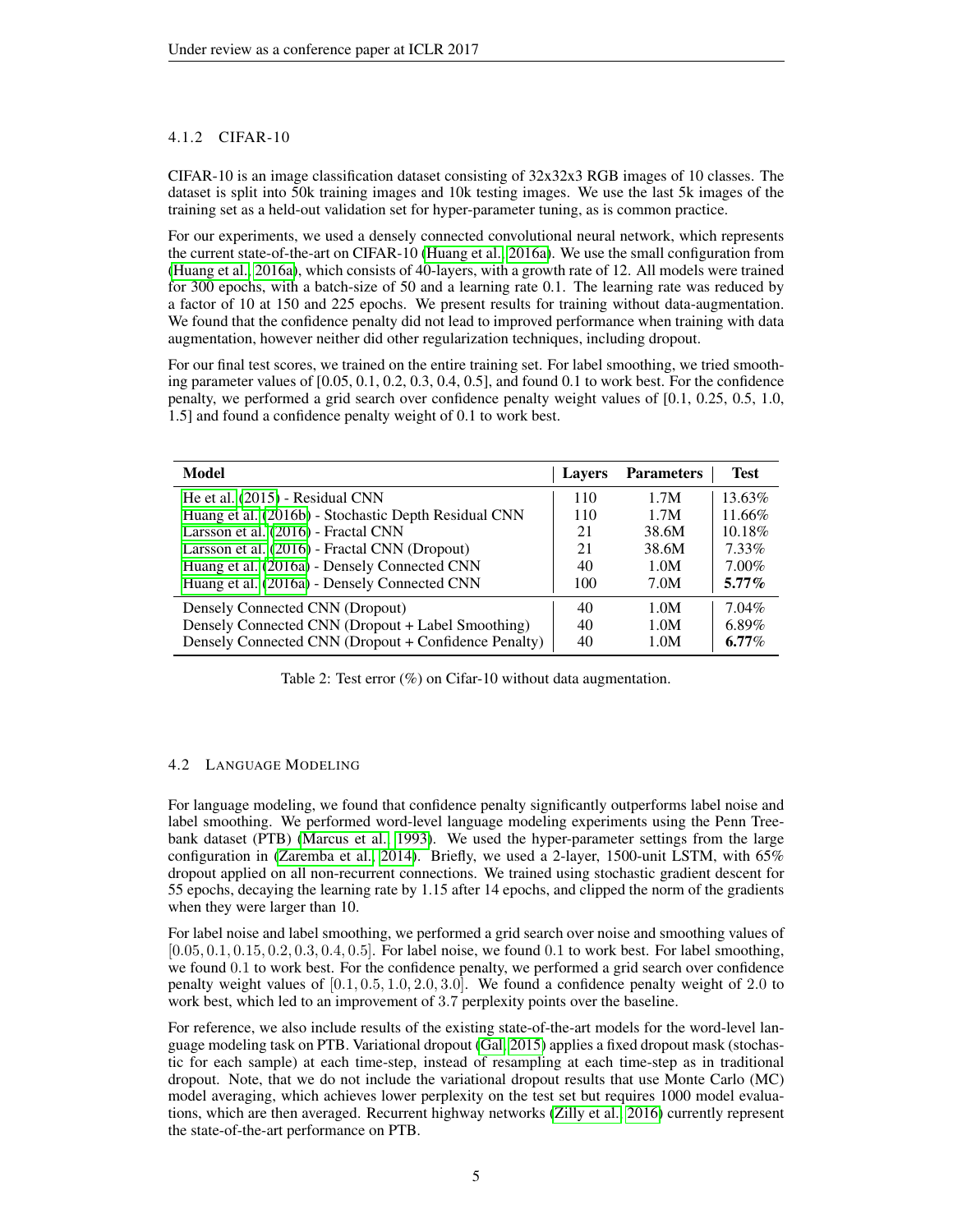| Model                                        | <b>Parameters</b> | <b>Validation</b> | Test |
|----------------------------------------------|-------------------|-------------------|------|
| Zaremba et al. (2014) - Regularized LSTM     | 66M               | 82.2              | 78.4 |
| Gal (2015) - Variational LSTM                | 66M               | 77.9              | 75.2 |
| Press & Wolf (2016) - Tied Variational LSTM  | 51M               | 79.6              | 75.0 |
| Merity et al. (2016) - Pointer Sentinel LSTM | 21M               | 72.4              | 70.9 |
| Zilly et al. (2016) - Variational RHN        | 32M               | 71.2              | 68.5 |
| Zilly et al. (2016) - Tied Variational RHN   | 24M               | 68.1              | 66.0 |
| Regularized LSTM (label noise)               | 66M               | 79.7              | 77.7 |
| Regularized LSTM (label smoothing)           | 66M               | 78.9              | 76.6 |
| Regularized LSTM (unigram smoothing)         | 66M               | 79.1              | 76.3 |
| Regularized LSTM (confidence penalty)        | 66M               | 77.8              | 74.7 |

Table 3: Validation and test perplexity for word-level Penn Treebank.

#### 4.3 MACHINE TRANSLATION

For machine translation, we evaluated the confidence penalty on the WMT'14 English-to-German translation task using Google's production-level translation system [Wu et al.](#page-9-1) [\(2016\)](#page-9-1). The training set consists of 5M sentence pairs, and we used newstest2012 and newtests2013 for validation and newstest2014 for testing. We report tokenized BLEU scores as computed by the multi-bleu.perl script from the Moses translation machine translation package.

Our model was an 8-layer sequence-to-sequence model with attention [\(Bahdanau et al., 2014\)](#page-7-3). The first encoder was a bidirectional LSTM, the remaining encoder and decoder layers were unidirectional LSTMs, and the attention network was a single layer feed-forward network. Each layer had 512 units (compared to 1024 in [\(Wu et al., 2016\)](#page-9-1)). The model was trained using 12 replicas running concurrently with asynchronous updates. Dropout of 30% was applied as described in [\(Zaremba](#page-9-12) [et al., 2014\)](#page-9-12). Optimization used a mix of Adam and SGD with gradient clipping. Unlike [\(Wu et al.,](#page-9-1) [2016\)](#page-9-1), we did not use reinforcement learning to fine-tune our model. We used a beam size of 12 during decoding. For more details, see [\(Wu et al., 2016\)](#page-9-1).

For label smoothing, we performed a grid search over values  $[0.05, 0.1, 0.2, 0.3, 0.4, 0.5]$  and found 0.1 to work best for both uniform and unigram smoothing. For the confidence penalty, we searched over values of  $[0.5, 2.5, 4.5]$  and found a value of 2.5 to work best. For machine translation, we found label smoothing slightly outperformed confidence penalty. When applied without dropout, both lead to an improvement of just over 1 BLEU point (dropout leads to an improvement of just over 2 BLEU points). However, when combined with dropout, the effect of both regularizers was diminished.

| Model                                    | <b>Parameters</b> | <b>Validation</b> | <b>Test</b>      |
|------------------------------------------|-------------------|-------------------|------------------|
| Buck et al. (2014) - PBMT                |                   |                   | 20.7             |
| Cho et al. (2015) - RNNSearch            |                   |                   | 16.9             |
| Zhou et al. (2016) - Deep-Att            |                   |                   | 20.6             |
| Luong et al. (2015) - P-Attention        | 164M              |                   | 20.9             |
| Wu et al. (2016) - WPM-16K               | 167M              | $\overline{a}$    | 24.4             |
| Wu et al. (2016) - WPM-32K               | 278M              |                   | 24.6             |
| WPM-32K (without dropout)                | 94M               | 22.33             | 21.24            |
| WPM-32K (label smoothing)                | 94M               | 23.85             | 22.42            |
| WPM-32K (confidence penalty)             | 94M               | 23.25             | 22.52            |
| WPM-32K (dropout)                        | 94M               | $24.1 \pm 0.1$    | $23.41 \pm 0.04$ |
| $WPM-32K$ (dropout + label smoothing)    | 94M               | $24.3 \pm 0.1$    | $23.52 \pm 0.03$ |
| $WPM-32K$ (dropout + unigram smoothing)  | 94M               | $24.3 \pm 0.1$    | $23.57 \pm 0.02$ |
| $WPM-32K$ (dropout + confidence penalty) | 94M               | $24.3 \pm 0.1$    | $23.4 \pm 0.1$   |

Table 4: Validation and test BLEU for WMT'14 English-to-German. For the last four model configurations, we report the mean and standard error of the mean (SEM) over 5 random initializations.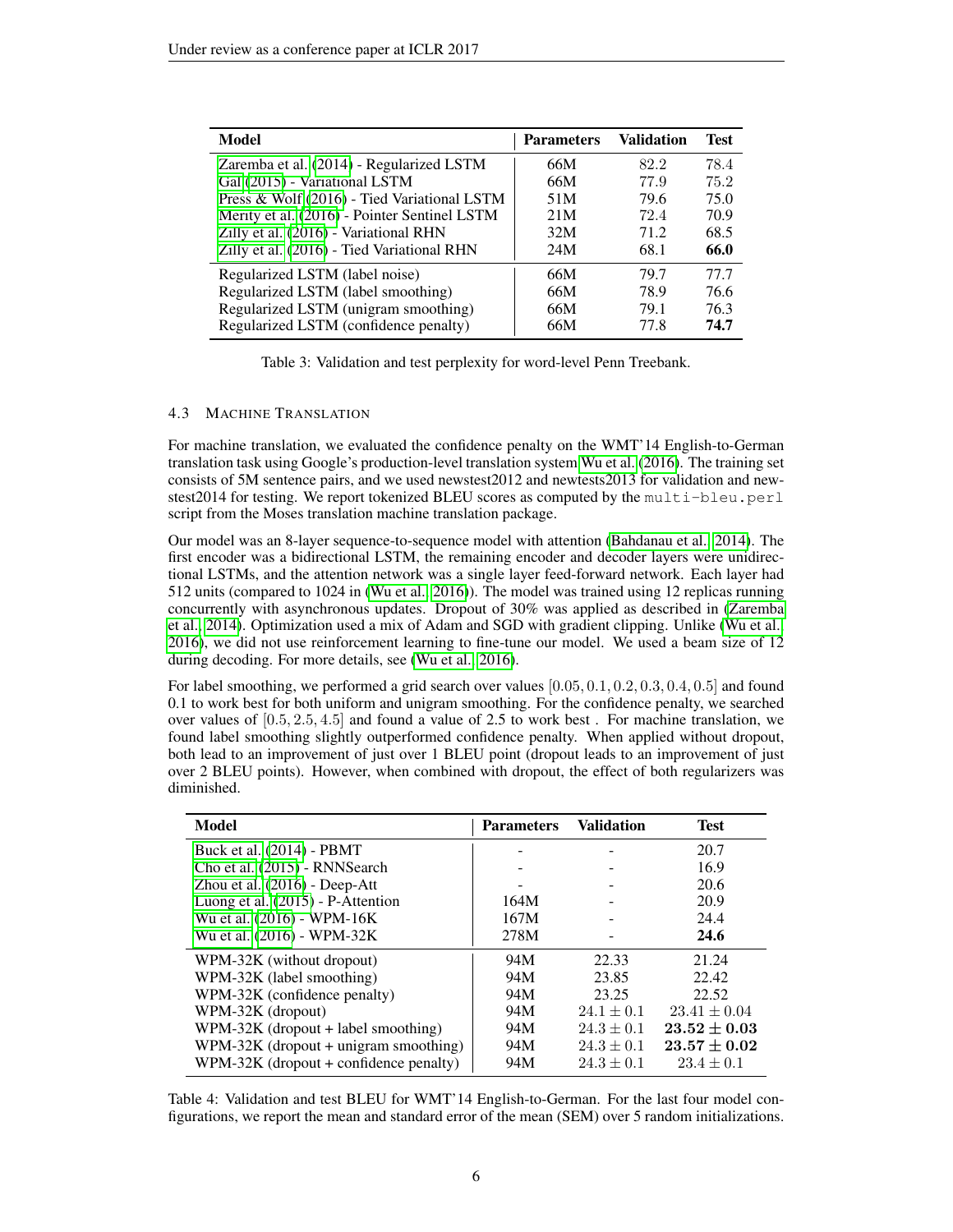#### 4.4 SPEECH RECOGNITION

#### 4.4.1 TIMIT

In the TIMIT corpus, the training set consists of 3512 utterances, the validation set consists of 184 utterances and the test set consists of 192 utterances. All 61 phonemes were used during training and decoding, and during scoring, these 61 phonemes were reduced to 39 to compute the phoneme error rate (PER).

As our base model, we used a sequence-to-sequence model with attention. The encoder consisted of 3 bidirectional LSTM layers, the decoder consisted of a single unidirectional LSTM layer, and the attention network consisted of a single layer feed-forward network. All layers consisted of 256 units. Dropout of 15% was applied as described in [Zaremba et al.](#page-9-12) [\(2014\)](#page-9-12). We trained the model with asynchronous SGD with 5 replicas. We used a batch size of 32, a learning rate of 0.01, and momentum of 0.9. Gradients were clipped at 5.0. For more details, see [Norouzi et al.](#page-9-6) [\(2016\)](#page-9-6).

For label smoothing, we performed a grid search over values [0.05, 0.1, 0.15, 0.2, 0.3, 0.4, 0.5, 0.6, 0.8] and found 0.2 to work best. For the confidence penalty, we performed a grid search over values of  $[0.125, 0.25, 0.5, 1.0, 2.0, 4.0, 8.0]$  and found a value of 1.0 to work best. Label smoothing led to an absolute improvement over the dropout baseline of 1.6%, while the confidence penalty led to an absolute improvement of 1.2%.

| <b>Model</b>                          | <b>Parameters</b> | Validation     | <b>Test</b>    |
|---------------------------------------|-------------------|----------------|----------------|
| Mohamed et al. (2012) - DNN-HMM       |                   |                | 20.7           |
| Norouzi et al. (2016) - RML           | 6.5M              | 18.0           | 19.9           |
| Graves et al. (2006) - CTC            | 6.8M              |                | 18.4           |
| Graves et al. (2013) - RNN Transducer | 4.3M              |                | 17.7           |
| Tóth (2014) - CNN                     |                   | 13.9           | 16.7           |
| Dropout                               | 6.5M              | $21.0 \pm 0.1$ | $23.2 \pm 0.4$ |
| Dropout + Label Smoothing             | 6.5M              | $19.3 \pm 0.1$ | $21.6 \pm 0.2$ |
| Dropout + Confidence Penalty          | 6.5M              | $19.9 \pm 0.2$ | $22.0 \pm 0.4$ |

Table 5: Validation and test phoneme error rates (PER) for TIMIT. We report the mean and SEM over 5 random initializations.

#### 4.4.2 WALL STREET JOURNAL

For the WSJ corpus we used attention-based sequence-to-sequence networks that directly predicted characters. We used the SI284 subset for training, DEV93 for validation, and EVAL92 for testing. We used 240-dimensional vectors consisting of 80-bin filterbank features augmented with their deltas and delta-deltas with per-speaker normalized mean and variances computed with Kaldi [Povey](#page-9-16) [et al.](#page-9-16) [\(2011\)](#page-9-16). We did not use text-only data or separate language models during decoding.

Network architecture details were as follows. The encoder of the network consisted of 4 bidirectional LSTM layers each having 256 units, interleaved with 3 time-subsampling layers, configured to drop every second frame [\(Bahdanau et al., 2016;](#page-7-5) [Chan et al., 2015\)](#page-8-17). The decoder used a single LSTM layer with 256 units. The attention vectors were computed with a single layer feedforward network having 64 hidden units and the convolutional filters as described in [Chorowski et al.](#page-8-18) [\(2015\)](#page-8-18). Weights were initialized from a uniform distribution [ $-0.075, 0.075$ ]. All models used weight decay of  $10^{-6}$ , additive Gaussian weight noise with standard deviation 0.075, applied after 20K steps, and were trained for 650K steps. We used the ADAM optimizer asynchronously over 8 GPUs. We used a learning rate of 10<sup>-3</sup>, which was reduced to 10<sup>-4</sup> after 400K and 10<sup>-5</sup> after 500K steps.

We tested three methods of increasing the entropy of outputs: the confidence penalty and two variants of label smoothing: uniform and unigram. All resulted in improved Word Error Rates (WER), however the unigram smoothing resulted in the greatest WER reduction, and we found it to be least sensitive to its hyperparameter (the smoothing value). Furthermore, uniform smoothing and confidence penalty required masking network outputs corresponding to tokens that never appeared as labels, such as the start-of-sequence token.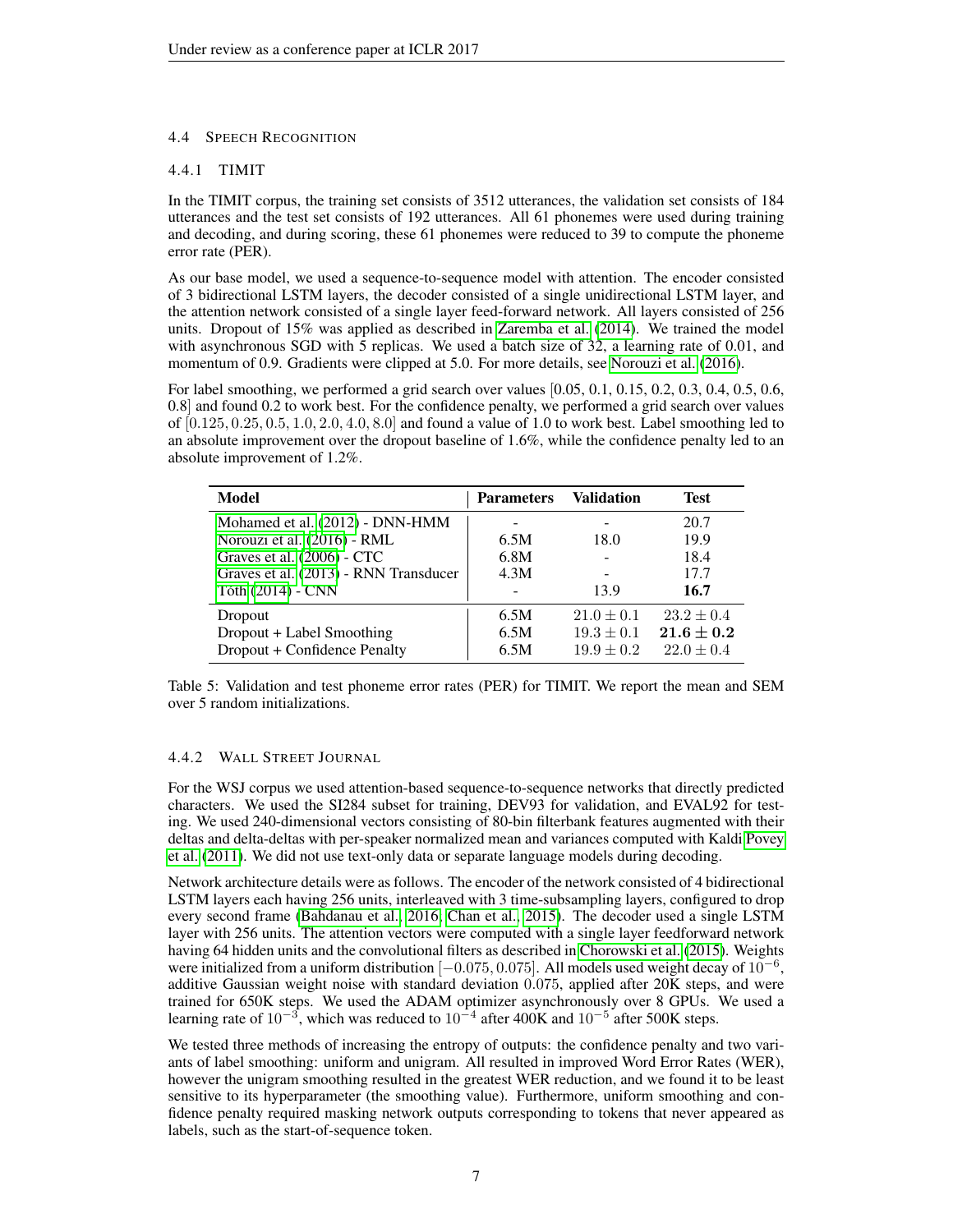Table [6](#page-7-6) compares the performance of the regularized networks with several recent results. We observe that the benefits of label smoothing (WER reduction from 14.2 to 11) improve over the recently proposed Latent Sequence Decompositions (LSD) method [\(Chan et al., 2016\)](#page-8-19) which reduces the WER from 14.7 to 12.9 by extending the space of output tokens to dynamically chosen character n-grams.

| Model                            | <b>Parameters</b> | <b>Validation</b> | <b>Test</b>     |
|----------------------------------|-------------------|-------------------|-----------------|
| Graves & Jaitly (2014) - CTC     | 26.5M             |                   | 27.3            |
| Bahdanau et al. (2016) - seq2seq | 5.7M              |                   | 18.6            |
| Chan et al. (2016) - Baseline    | 5.1M              |                   | 14.7            |
| Chan et al. (2016) - LSD         | 5.9M              |                   | 12.9            |
| <b>Baseline</b>                  | 6.6M              | 17.9              | 14.2.           |
| Uniform Label Smoothing          | 6.6M              | 14.7              | 11.3            |
| <b>Unigram Label Smoothing</b>   | 6.6M              | $14.0 \pm 0.25$   | $11.0 \pm 0.35$ |
| <b>Confidence Penalty</b>        | 6.6M              | 17.2.             | 12.7            |

<span id="page-7-6"></span>Table 6: Validation and test word error rates (WER) for WSJ. For Baseline, Uniform Label Smoothing and Confidence Penalty we report the average over two runs. For the best setting (Unigram Label Smoothing), we report the average over 6 runs together with the standard deviation.

## 5 CONCLUSION

Motivated by recent successes of output regularizers [\(Szegedy et al., 2015b;](#page-9-7) [Xie et al., 2016\)](#page-9-8), we conduct a systematic evaluation of two output regularizers: the confidence penalty and label smoothing. We show that this form of regularization, which has been shown to improve exploration in reinforcement learning, also acts as a strong regularizer in supervised learning. We find that both the confidence penalty and label smoothing improve a wide range of state-of-the-art models, without the need to modify hyper-parameters.

### ACKNOWLEDGMENTS

We would like to thank Sergey Ioffe, Alex Alemi and Navdeep Jaitly for helpful discussions. We would also like to thank Prajit Ramachandran, Barret Zoph, Mohammad Norouzi, and Yonghui Wu for technical help with the various models used in our experiments. We thank the anonymous reviewers for insightful comments.

### **REFERENCES**

- <span id="page-7-2"></span>Martın Abadi, Ashish Agarwal, Paul Barham, Eugene Brevdo, Zhifeng Chen, Craig Citro, Greg S Corrado, Andy Davis, Jeffrey Dean, Matthieu Devin, et al. Tensorflow: Large-scale machine learning on heterogeneous distributed systems. *arXiv preprint arXiv:1603.04467*, 2016.
- <span id="page-7-5"></span>D. Bahdanau, J. Chorowski, D. Serdyuk, P. Brakel, and Y. Bengio. End-to-end attention-based large vocabulary speech recognition. In *2016 IEEE International Conference on Acoustics, Speech and Signal Processing (ICASSP)*, pp. 4945–4949, March 2016. doi: 10.1109/ICASSP.2016.7472618.
- <span id="page-7-3"></span>Dzmitry Bahdanau, Kyunghyun Cho, and Yoshua Bengio. Neural machine translation by jointly learning to align and translate. *arXiv preprint arXiv:1409.0473*, 2014.
- <span id="page-7-1"></span>Adam L Berger, Vincent J Della Pietra, and Stephen A Della Pietra. A maximum entropy approach to natural language processing. *Computational linguistics*, 22(1):39–71, 1996.
- <span id="page-7-0"></span>Cristian Bucilu, Rich Caruana, and Alexandru Niculescu-Mizil. Model compression. In *Proceedings of the 12th ACM SIGKDD international conference on Knowledge discovery and data mining*, pp. 535–541. ACM, 2006.
- <span id="page-7-4"></span>Christian Buck, Kenneth Heafield, and Bas Van Ooyen. N-gram counts and language models from the common crawl. In *LREC*, volume 2, pp. 4. Citeseer, 2014.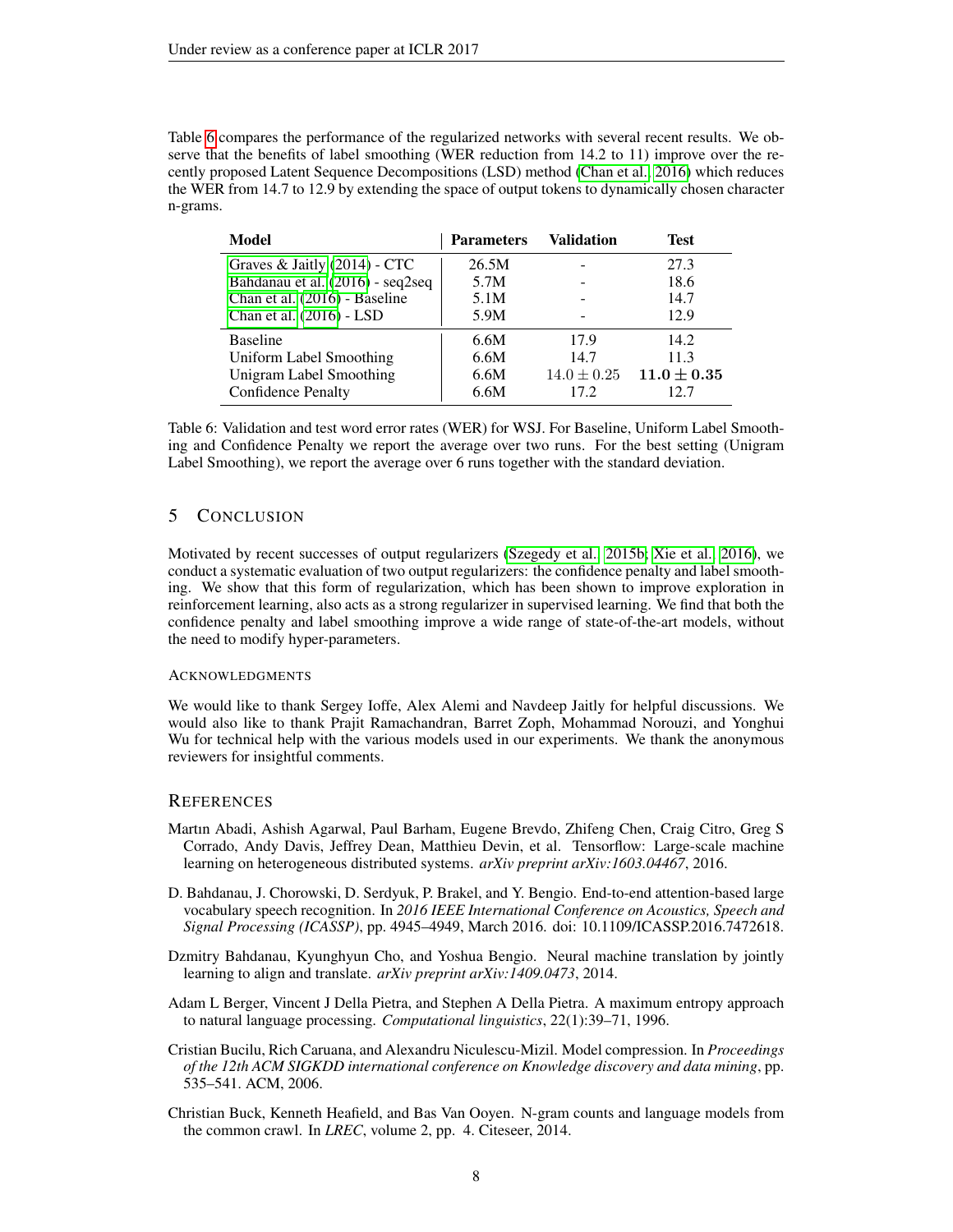- <span id="page-8-17"></span>William Chan, Navdeep Jaitly, Quoc V Le, and Oriol Vinyals. Listen, attend and spell. *arXiv preprint arXiv:1508.01211*, 2015.
- <span id="page-8-19"></span>William Chan, Yu Zhang, Quoc Le, and Navdeep Jaitly. Latent sequence decompositions. *arXiv preprint arXiv:1610.03035*, 2016.
- <span id="page-8-14"></span>Sebastien Jean Kyunghyun Cho, Roland Memisevic, and Yoshua Bengio. On using very large target ´ vocabulary for neural machine translation. 2015.
- <span id="page-8-18"></span>Jan K Chorowski, Dzmitry Bahdanau, Dmitriy Serdyuk, Kyunghyun Cho, and Yoshua Bengio. Attention-based models for speech recognition. In *Advances in Neural Information Processing Systems*, pp. 577–585, 2015.
- <span id="page-8-12"></span>Yarin Gal. A theoretically grounded application of dropout in recurrent neural networks. *arXiv preprint arXiv:1512.05287*, 2015.
- <span id="page-8-20"></span>Alex Graves and Navdeep Jaitly. Towards end-to-end speech recognition with recurrent neural networks. In *ICML*, volume 14, pp. 1764–1772, 2014.
- <span id="page-8-16"></span>Alex Graves, Santiago Fernández, Faustino Gomez, and Jürgen Schmidhuber. Connectionist temporal classification: labelling unsegmented sequence data with recurrent neural networks. In *Proceedings of the 23rd international conference on Machine learning*, pp. 369–376. ACM, 2006.
- <span id="page-8-1"></span>Alex Graves, Abdel-rahman Mohamed, and Geoffrey Hinton. Speech recognition with deep recurrent neural networks. In *2013 IEEE international conference on acoustics, speech and signal processing*, pp. 6645–6649. IEEE, 2013.
- <span id="page-8-8"></span>Kaiming He, Xiangyu Zhang, Shaoqing Ren, and Jian Sun. Deep residual learning for image recognition. *arXiv preprint arXiv:1512.03385*, 2015.
- <span id="page-8-3"></span>Geoffrey Hinton, Oriol Vinyals, and Jeff Dean. Distilling the knowledge in a neural network. *arXiv preprint arXiv:1503.02531*, 2015.
- <span id="page-8-7"></span>Gao Huang, Zhuang Liu, and Kilian Q Weinberger. Densely connected convolutional networks. *arXiv preprint arXiv:1608.06993*, 2016a.
- <span id="page-8-9"></span>Gao Huang, Yu Sun, Zhuang Liu, Daniel Sedra, and Kilian Weinberger. Deep networks with stochastic depth. *arXiv preprint arXiv:1603.09382*, 2016b.
- <span id="page-8-2"></span>Sergey Ioffe and Christian Szegedy. Batch normalization: Accelerating deep network training by reducing internal covariate shift. *arXiv preprint arXiv:1502.03167*, 2015.
- <span id="page-8-4"></span>Edwin T Jaynes. Information theory and statistical mechanics. *Physical review*, 106(4):620, 1957.
- <span id="page-8-0"></span>Rafal Jozefowicz, Oriol Vinyals, Mike Schuster, Noam Shazeer, and Yonghui Wu. Exploring the limits of language modeling. *arXiv preprint arXiv:1602.02410*, 2016.
- <span id="page-8-10"></span>Gustav Larsson, Michael Maire, and Gregory Shakhnarovich. Fractalnet: Ultra-deep neural networks without residuals. *arXiv preprint arXiv:1605.07648*, 2016.
- <span id="page-8-6"></span>Yuping Luo, Chung-Cheng Chiu, Navdeep Jaitly, and Ilya Sutskever. Learning online alignments with continuous rewards policy gradient. *arXiv preprint arXiv:1608.01281*, 2016.
- <span id="page-8-15"></span>Minh-Thang Luong, Hieu Pham, and Christopher D Manning. Effective approaches to attentionbased neural machine translation. *arXiv preprint arXiv:1508.04025*, 2015.
- <span id="page-8-11"></span>Mitchell P Marcus, Mary Ann Marcinkiewicz, and Beatrice Santorini. Building a large annotated corpus of english: The penn treebank. *Computational linguistics*, 19(2):313–330, 1993.
- <span id="page-8-13"></span>Stephen Merity, Caiming Xiong, James Bradbury, and Richard Socher. Pointer sentinel mixture models. *arXiv preprint arXiv:1609.07843*, 2016.
- <span id="page-8-5"></span>David Miller, Ajit V Rao, Kenneth Rose, and Allen Gersho. A global optimization technique for statistical classifier design. *IEEE Transactions on Signal Processing*, 44(12):3108–3122, 1996.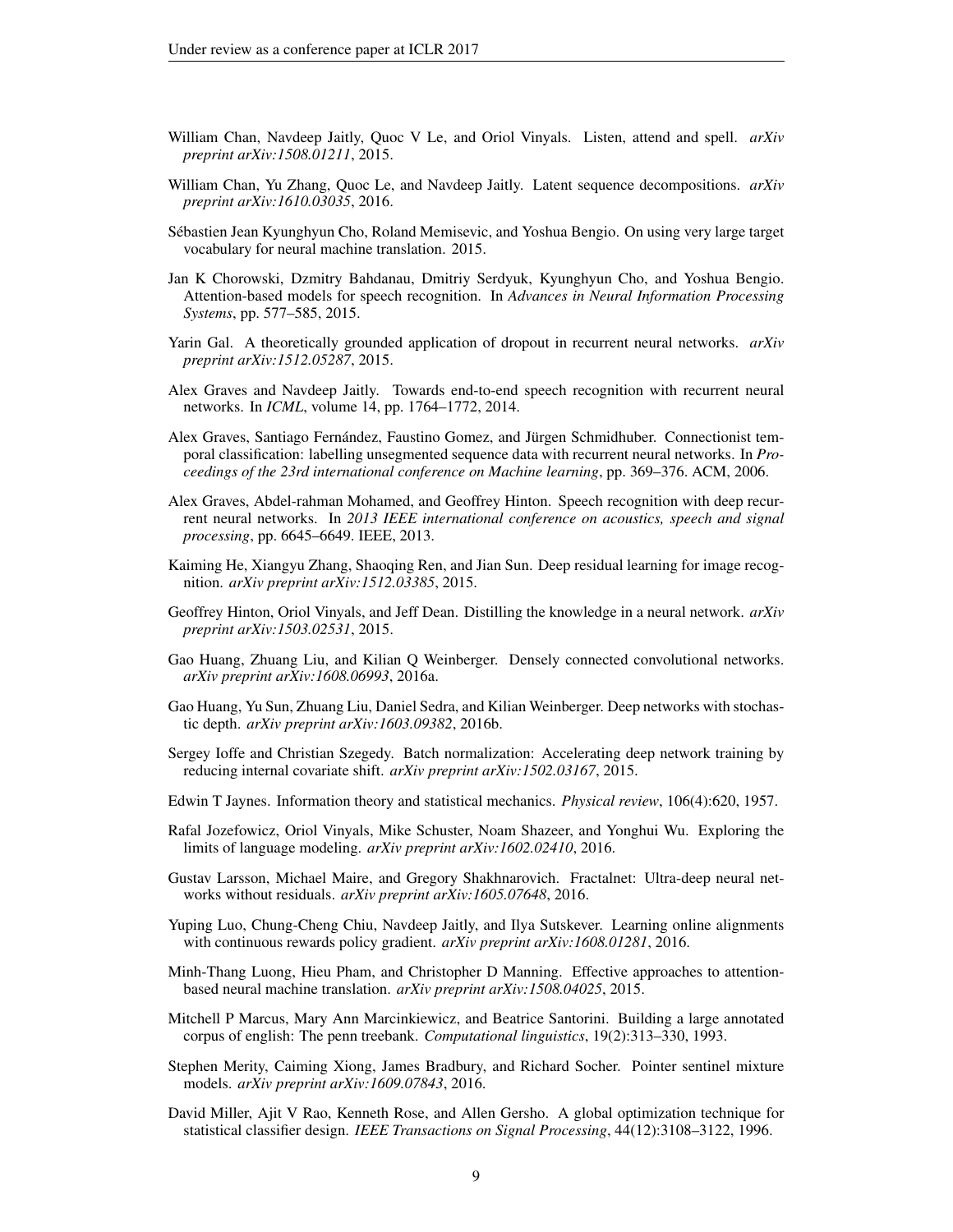- <span id="page-9-10"></span>Takeru Miyato, Shin-ichi Maeda, Masanori Koyama, Ken Nakae, and Shin Ishii. Distributional smoothing by virtual adversarial examples. *arXiv preprint arXiv:1507.00677*, 2015.
- <span id="page-9-5"></span>Volodymyr Mnih, Adria Puigdomenech Badia, Mehdi Mirza, Alex Graves, Timothy P Lillicrap, Tim Harley, David Silver, and Koray Kavukcuoglu. Asynchronous methods for deep reinforcement learning. *arXiv preprint arXiv:1602.01783*, 2016.
- <span id="page-9-14"></span>Abdel-rahman Mohamed, George E Dahl, and Geoffrey Hinton. Acoustic modeling using deep belief networks. *IEEE Transactions on Audio, Speech, and Language Processing*, 20(1):14–22, 2012.
- <span id="page-9-6"></span>Mohammad Norouzi, Dale Schuurmans, Samy Bengio, Zhifeng Chen, Navdeep Jaitly, Mike Schuster, and Yonghui Wu. Reward augmented maximum likelihood for neural structured prediction. In *Advances in Neural Information Processing Systems*, 2016.
- <span id="page-9-16"></span>Daniel Povey, Arnab Ghoshal, Gilles Boulianne, Lukas Burget, Ondrej Glembek, Nagendra Goel, Mirko Hannemann, Petr Motlicek, Yanmin Qian, Petr Schwarz, Jan Silovsky, Georg Stemmer, and Karel Vesely. The kaldi speech recognition toolkit. In *IEEE 2011 Workshop on Automatic Speech Recognition and Understanding*. IEEE Signal Processing Society, December 2011. IEEE Catalog No.: CFP11SRW-USB.
- <span id="page-9-13"></span>Ofir Press and Lior Wolf. Using the output embedding to improve language models. *arXiv preprint arXiv:1608.05859*, 2016.
- <span id="page-9-9"></span>Scott Reed, Honglak Lee, Dragomir Anguelov, Christian Szegedy, Dumitru Erhan, and Andrew Rabinovich. Training deep neural networks on noisy labels with bootstrapping. *arXiv preprint arXiv:1412.6596*, 2014.
- <span id="page-9-3"></span>Kenneth Rose. Deterministic annealing for clustering, compression, classification, regression, and related optimization problems. *Proceedings of the IEEE*, 86(11):2210–2239, 1998.
- <span id="page-9-2"></span>Nitish Srivastava, Geoffrey E Hinton, Alex Krizhevsky, Ilya Sutskever, and Ruslan Salakhutdinov. Dropout: a simple way to prevent neural networks from overfitting. *Journal of Machine Learning Research*, 15(1):1929–1958, 2014.
- <span id="page-9-0"></span>Christian Szegedy, Wei Liu, Yangqing Jia, Pierre Sermanet, Scott Reed, Dragomir Anguelov, Dumitru Erhan, Vincent Vanhoucke, and Andrew Rabinovich. Going deeper with convolutions. In *Proceedings of the IEEE Conference on Computer Vision and Pattern Recognition*, pp. 1–9, 2015a.
- <span id="page-9-7"></span>Christian Szegedy, Vincent Vanhoucke, Sergey Ioffe, Jonathon Shlens, and Zbigniew Wojna. Rethinking the inception architecture for computer vision. *arXiv preprint arXiv:1512.00567*, 2015b.
- <span id="page-9-15"></span>László Tóth. Combining time-and frequency-domain convolution in convolutional neural networkbased phone recognition. In *2014 IEEE International Conference on Acoustics, Speech and Signal Processing (ICASSP)*, pp. 190–194. IEEE, 2014.
- <span id="page-9-11"></span>Li Wan, Matthew Zeiler, Sixin Zhang, Yann L Cun, and Rob Fergus. Regularization of neural networks using dropconnect. In *Proceedings of the 30th International Conference on Machine Learning (ICML-13)*, pp. 1058–1066, 2013.
- <span id="page-9-4"></span>Ronald J Williams and Jing Peng. Function optimization using connectionist reinforcement learning algorithms. *Connection Science*, 3(3):241–268, 1991.
- <span id="page-9-1"></span>Yonghui Wu, Mike Schuster, Zhifeng Chen, Quoc V Le, Mohammad Norouzi, Wolfgang Macherey, Maxim Krikun, Yuan Cao, Qin Gao, Klaus Macherey, et al. Google's neural machine translation system: Bridging the gap between human and machine translation. *arXiv preprint arXiv:1609.08144*, 2016.
- <span id="page-9-8"></span>Lingxi Xie, Jingdong Wang, Zhen Wei, Meng Wang, and Qi Tian. Disturblabel: Regularizing cnn on the loss layer. *arXiv preprint arXiv:1605.00055*, 2016.
- <span id="page-9-12"></span>Wojciech Zaremba, Ilya Sutskever, and Oriol Vinyals. Recurrent neural network regularization. *arXiv preprint arXiv:1409.2329*, 2014.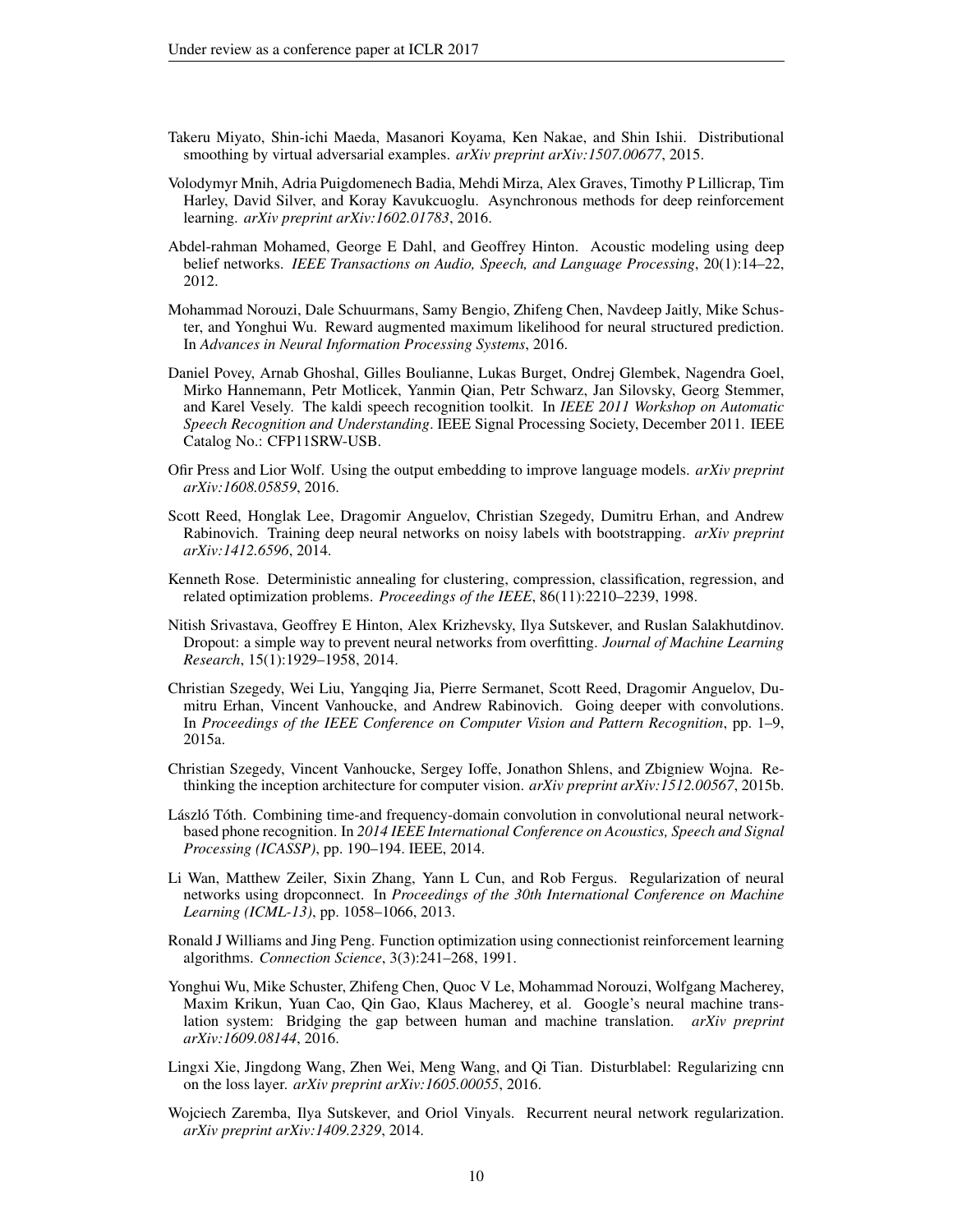- <span id="page-10-1"></span>Jie Zhou, Ying Cao, Xuguang Wang, Peng Li, and Wei Xu. Deep recurrent models with fast-forward connections for neural machine translation. *arXiv preprint arXiv:1606.04199*, 2016.
- <span id="page-10-0"></span>Julian Georg Zilly, Rupesh Kumar Srivastava, Jan Koutník, and Jürgen Schmidhuber. Recurrent highway networks. *arXiv preprint arXiv:1607.03474*, 2016.